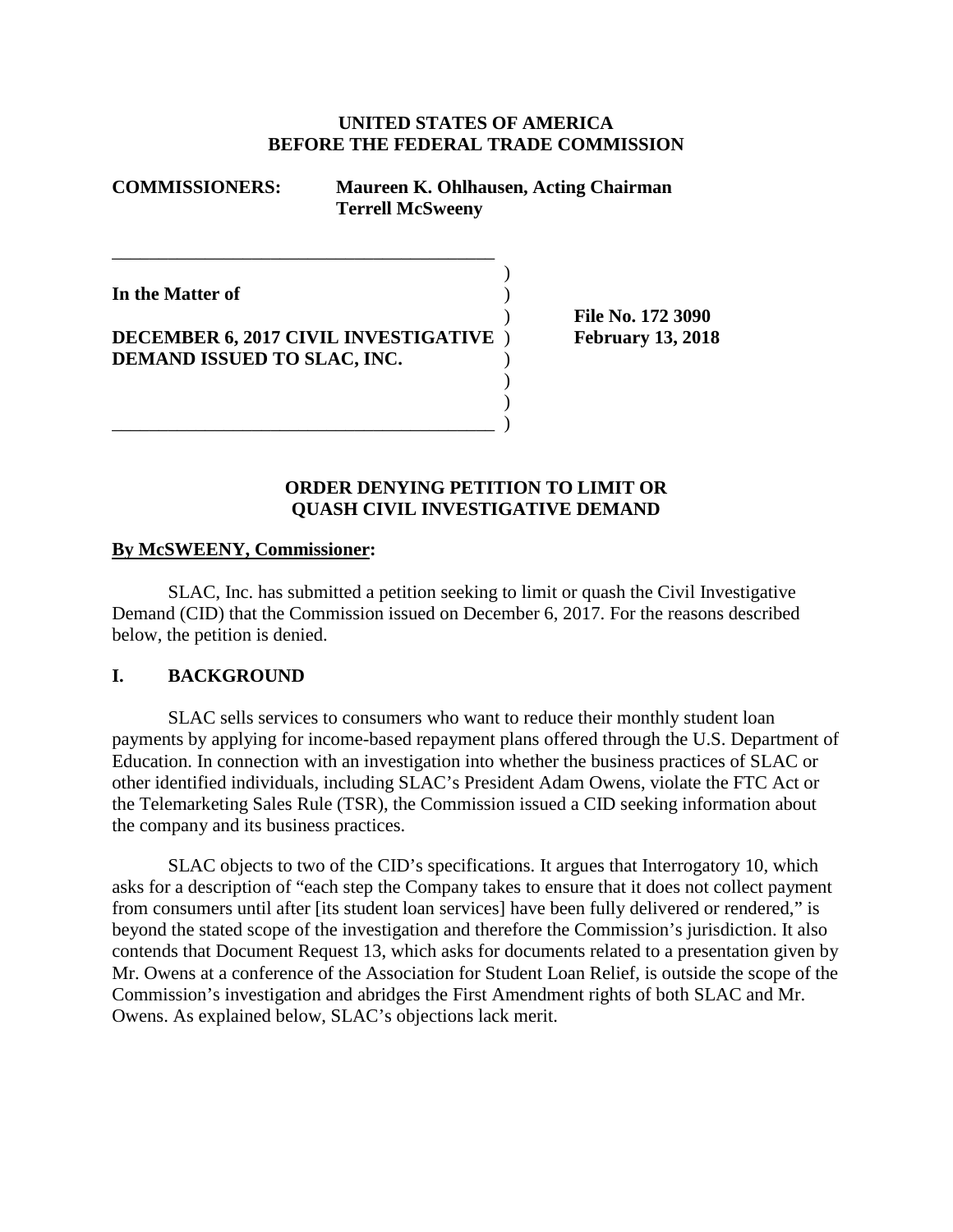## **II. ANALYSIS**

## **A. Applicable legal standards**

The power to investigate is vital to the Commission's ability to carry out its congressionally-mandated duty to prevent unfair or deceptive acts or practices.<sup>[1](#page-1-0)</sup> Law enforcement agencies like the Commission "have a legitimate right to satisfy themselves that corporate behavior is consistent with the law and the public interest."[2](#page-1-1) Administrative compulsory process such as a CID is proper if the inquiry is within the authority of the agency, the demand is not too indefinite, and the information sought is reasonably relevant to the scope of the inquiry.<sup>[3](#page-1-2)</sup>

Agencies have wide latitude to determine what information is relevant to their law enforcement investigations and are not required to have "a justifiable belief that wrongdoing has actually occurred."<sup>[4](#page-1-3)</sup> Thus, "[t]he relevance of the material sought by the FTC must be measured against the scope and purpose of the FTC's investigation, as set forth in the Commission's resolution."[5](#page-1-4) The standard of relevance in an investigatory setting "is more relaxed than in an adjudicatory one."[6](#page-1-5) Moreover, agencies are "free to determine, in the first instance, the scope of their own jurisdiction when issuing investigative subpoenas."<sup>[7](#page-1-6)</sup>

## **B. The challenged specifications are within the scope of the Commission's investigation.**

SLAC states that it "does not challenge the FTC's statutory authority to investigate practices that it believes may constitute deceptive or unfair trade practices when used in the

<span id="page-1-4"></span><sup>5</sup> *Texaco*, 555 F.2d at 874.

<span id="page-1-0"></span> <sup>1</sup> *FTC v. Texaco, Inc.*, 555 F.2d 862, 872 (D.C. Cir. 1977) (en banc); 15 U.S.C. § 45(a).

<span id="page-1-1"></span><sup>2</sup> *United States v. Morton Salt Co.*, 338 U.S. 632, 652 (1950).

<span id="page-1-2"></span><sup>3</sup> *Id.*; *FTC v. Invention Submission Corp.*, 965 F.2d 1086, 1089 (D.C. Cir. 1992); *Texaco*, 555 F.2d at 874.

<span id="page-1-3"></span><sup>4</sup> *See*, *e.g.*, *Morton Salt*, 338 U.S. at 642-43 ("[Administrative agencies have] a power of inquisition, if one chooses to call it that, which is not derived from the judicial function. It is more analogous to the Grand Jury, which does not depend on a case or controversy for power to get evidence but can investigate merely on suspicion that the law is being violated, or even just because it wants assurance that it is not.").

<span id="page-1-5"></span><sup>6</sup> *Invention Submission Corp.*, 965 F.2d at 1090; *see also id.* ("At the investigatory stage, the Commission does not seek information necessary to prove specific charges; it merely has a suspicion that the law is being violated in some way and wants to determine whether or not to file a complaint.").

<span id="page-1-6"></span><sup>7</sup> *FTC v. Ken Roberts Co.*, 276 F.3d 583, 586 (D.C. Cir. 2001).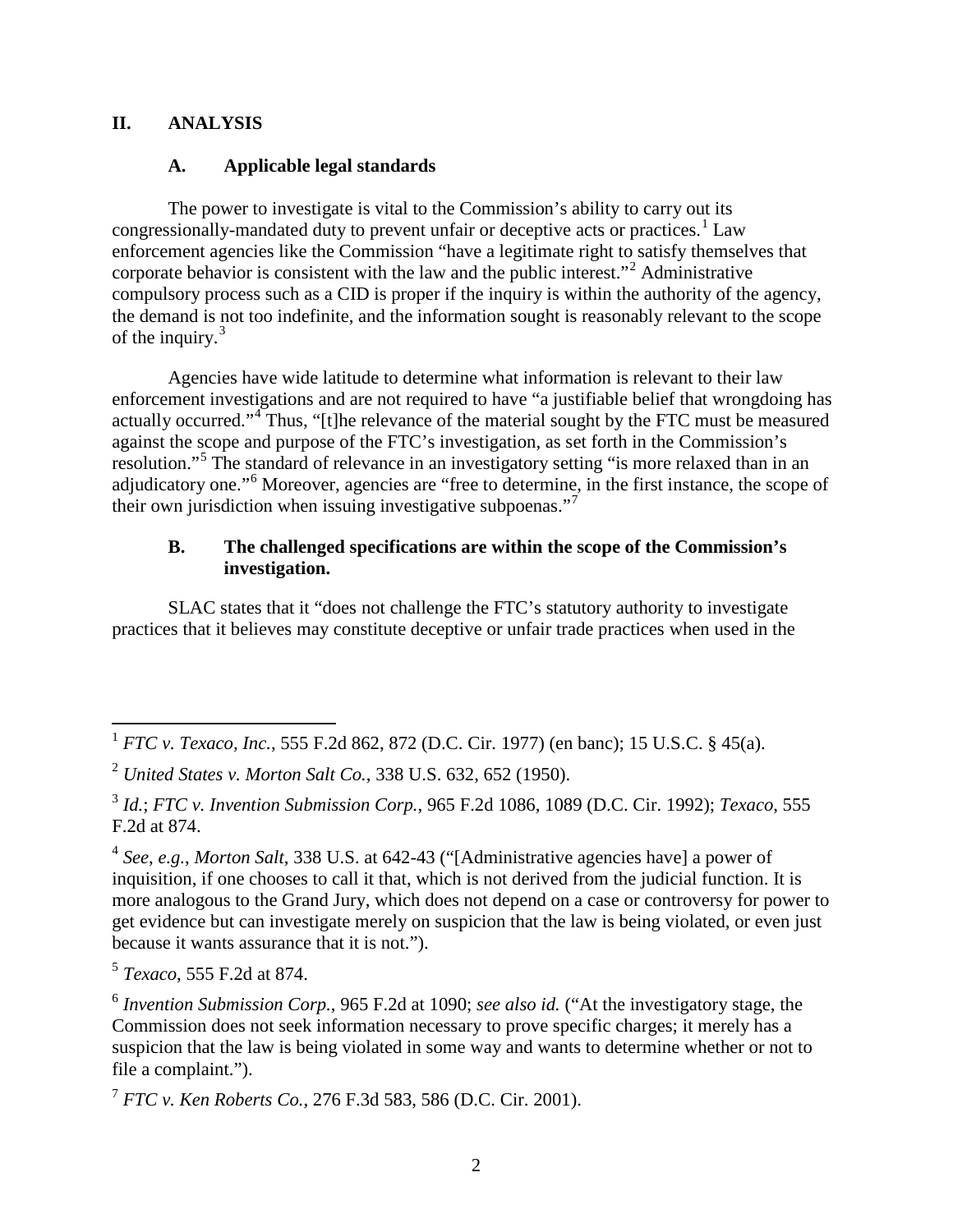course of trade."[8](#page-2-0) Rather, it argues that the challenged specifications seek information "wholly unrelated to any purported fraud and deception being investigated."<sup>[9](#page-2-1)</sup>

Information sought in an administrative subpoena must be "reasonably relevant" to the Commission's investigation.<sup>[10](#page-2-2)</sup> Here, the Commission described the subject of the investigation in the CID Schedule:

Whether [SLAC], Adam Owens, Scott Brown, Mindy Fincher, and others have engaged in deceptive or otherwise unlawful activity in connection with the marketing, promotion, offering for sale, or sale of student loan debt relief products or services, as defined herein, in violation of the Federal Trade Commission Act, 15 U.S.C. §§ 41 *et seq.*, or the Telemarketing Sales Rule, 16 C.F.R. Part 310, and whether the Commission action to obtain monetary relief would be in the public interest. See also attached resolution.<sup>[11](#page-2-3)</sup>

SLAC argues that Interrogatory 10 seeks information outside the stated scope of the Commission's investigation because as a student loan document preparation and assistance company, its business is not covered by the TSR.<sup>[12](#page-2-4)</sup> In particular, SLAC argues that it does not offer "debt relief services," as the TSR defines that term.[13](#page-2-5) With regard to Document Request 13, SLAC argues that the specification "exceed[s] the FTC's investigatory power in that it seeks information related to lobbying efforts," and that such efforts are beyond the scope of the Commission's investigation.<sup>[14](#page-2-6)</sup> SLAC argues further that the Commission's request violates the First Amendment rights of free speech and association of both SLAC and company President Owens.<sup>[15](#page-2-7)</sup> Each of SLAC's arguments is addressed below.

### **1. Interrogatory 10**

Interrogatory 10 asks SLAC to describe the steps it takes to ensure "that it does not collect payment from consumers until after [its student loan services] have been fully delivered or rendered." SLAC is correct in stating that the TSR prohibits telemarketers from collecting fees for "debt relief services" before delivering such services.<sup>[16](#page-2-8)</sup> SLAC is incorrect, however, to

<span id="page-2-7"></span><sup>15</sup> *Id*. at 11-13.

<span id="page-2-0"></span> <sup>8</sup> Pet. at 3-4.

<span id="page-2-1"></span><sup>9</sup> *Id.* at 7.

<span id="page-2-2"></span>*<sup>10</sup> Morton Salt*, 338 U.S. at 652.

<span id="page-2-3"></span> $11$  Pet. Exh. A (CID Schedule) at 2.

<span id="page-2-4"></span> $12$  Pet. at 8.

<span id="page-2-5"></span><sup>13</sup> *Id.* at 8-11; *see* 16 C.F.R. § 310.2(*o*) (defining "debt relief service"). *See also* Pet. Exh. A (CID Schedule) at 7 (definition of "Debt relief product or service").

<span id="page-2-6"></span> $14$  Pet. at 7, 11-13.

<span id="page-2-8"></span><sup>16</sup> *Id.* at 8; *see* 16 C.F.R. § 310.4(a)(5).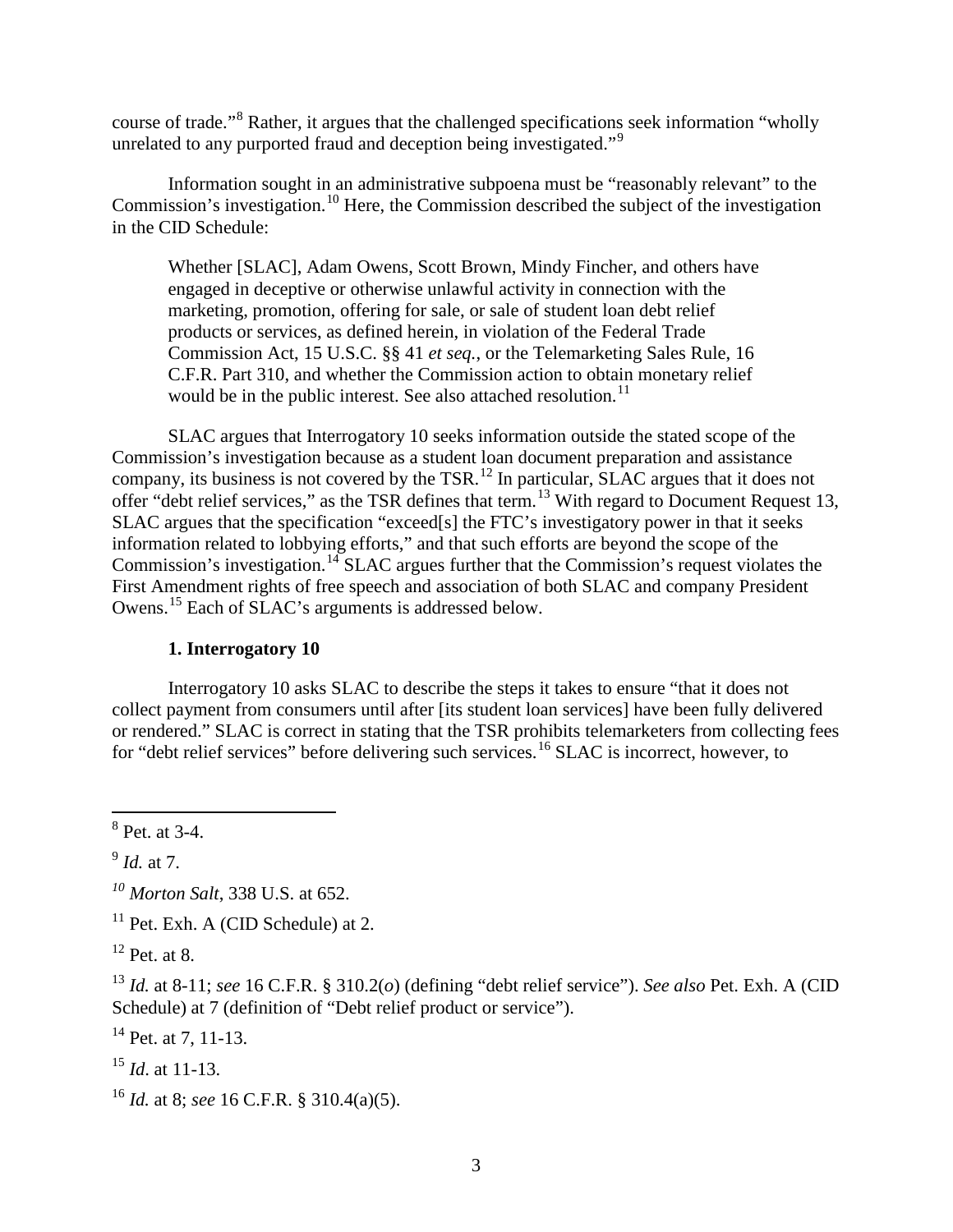suppose that the scope of the Commission's investigation is limited by SLAC's assertion that its services do not meet the TSR's definition of "debt relief services."

Whether or not SLAC is selling "debt relief services" as defined by the TSR turns on how the company *represents* its services to consumers. SLAC states that it does not negotiate or settle consumers' debts but instead provides "document preparation services" in connection with the Department of Education's student loan consolidation program.[17](#page-3-0) Notwithstanding its own characterization of its business model, if SLAC represents to consumers, directly or by implication, that it will "renegotiate, settle, or in any way alter the terms of payment … including, but not limited to, a reduction in the balance, interest rate, or fees owed" to a creditor, then it is engaged in the provision of "debt relief services" subject to the TSR.<sup>[18](#page-3-1)</sup> The scope of the Commission's investigation includes not only determining whether SLAC has violated the FTC Act or the TSR in connection with the services it sells, but also whether those services are a "debt relief service" as defined in the TSR. The CID includes other requests seeking materials that will enable the Commission to determine how SLAC represented its services to consumers,<sup>[19](#page-3-2)</sup> and if they meet the TSR definition in question. Therefore, the Commission has the "legitimate right" to satisfy itself "that [SLAC's] behavior is consistent with the law and the public interest,"[20](#page-3-3) and is entitled to make its own determination as to the nature and legal status of the services SLAC provides. $^{21}$  $^{21}$  $^{21}$ 

Moreover, regardless of the legal characterization of the services provided, seeking information regarding the timing of payments relative to the rendering of services is potentially relevant to the issue of monetary relief, should the Commission determine that a law violation has occurred.

Therefore, Interrogatory 10 is directly relevant to the stated purpose of the investigation. SLAC's argument that it need not respond to this interrogatory because it does not offer "debt relief services" is therefore without merit. We find no reason to limit or quash the CID's request for information in Interrogatory 10.

<span id="page-3-0"></span> $17$  Pet. at 8-11.

<span id="page-3-1"></span><sup>18</sup> 16 CFR § 310.2(*o*).

<span id="page-3-2"></span><sup>19</sup> *See, e.g.*, Pet. Exh. A (CID Schedule) at 5 (Document Request 3 seeking copies of advertisements, and Document Request 5 seeking copies of sales scripts).

<span id="page-3-3"></span><sup>20</sup> *Morton Salt*, 338 U.S. at 652.

<span id="page-3-4"></span> $21$  We also note that at least one court has rejected arguments similar to the ones raised by SLAC here. In *CFPB v. Irvine WebWorks, Inc.*, the defendants argued that their services were simply assisting consumers in consolidating their loans with the Department of Education and therefore did not constitute a "debt relief service" under the TSR. 2016 U.S. Dist. LEXIS 36097, at \*19 (C.D. Cal. Feb. 5, 2016). The court rejected this position, however, explaining that the TSR defined "debt relief services" in "broad terms" that covered "entities that engage in practices substantially similar to those of loan consolidation middlemen." *Id*. at 18.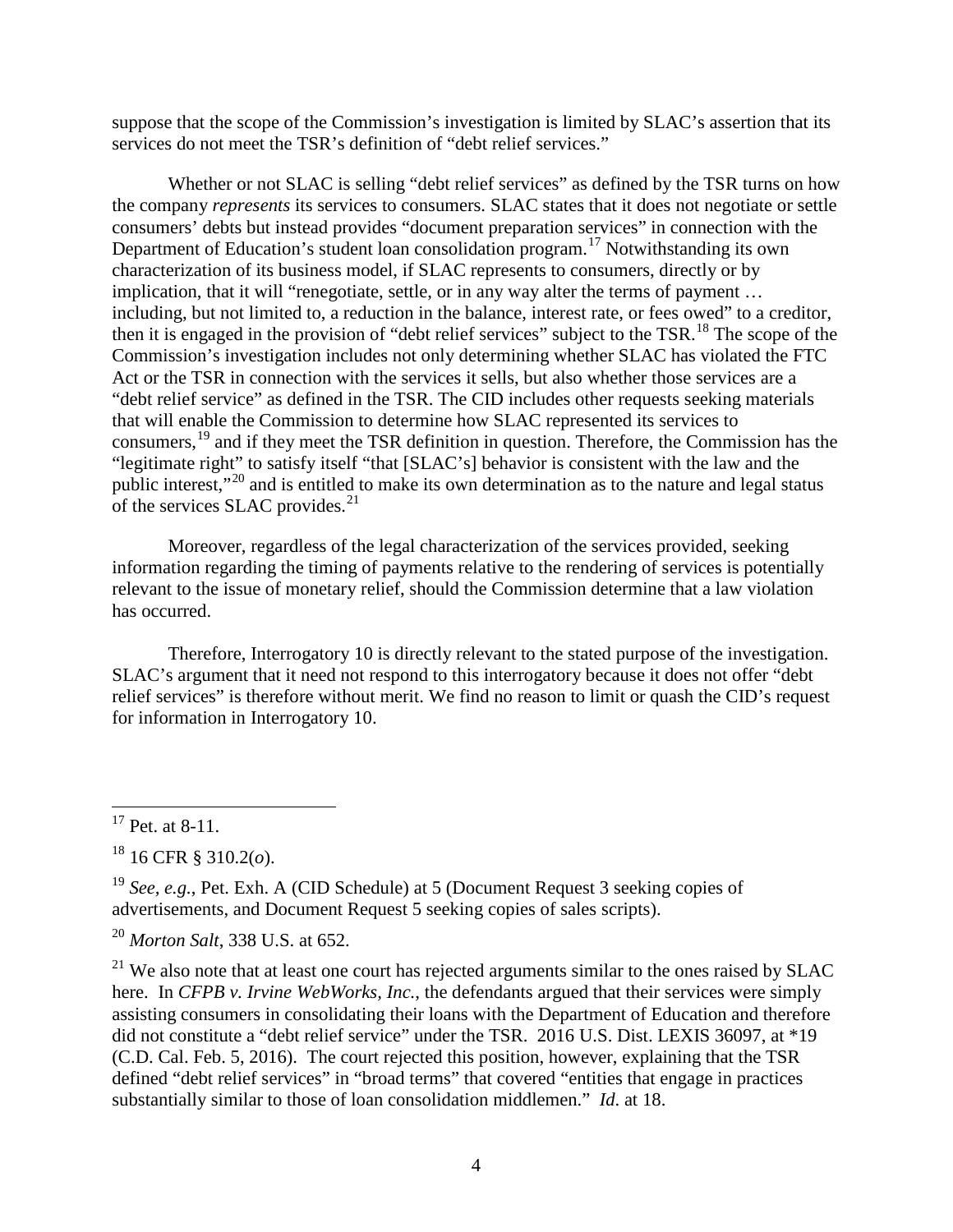#### **2. Document Request 13**

Document Request 13 directs SLAC to produce notes and other materials relating to a presentation by its president at the annual conference of the Association for Student Loan Relief: "An Industry Under Fire by Regulators and What Can Be Done To Help Save Our Businesses!" SLAC argues that the materials requested are outside the scope of the Commission's investigation because, it claims, the presentation involved efforts to organize lobbying activities for the student loan relief industry. SLAC argues that the request is "an unlawful attempt to censor Mr. Owens' and SLAC's First Amendment rights."[22](#page-4-0) These arguments are unfounded.

First, SLAC asserts that "[l]obbying efforts and a presentation made related to those efforts clearly fall outside the Scope of the CID."[23](#page-4-1) But even assuming that the presentation related to lobbying efforts, $^{24}$  $^{24}$  $^{24}$  it does not follow that materials related to the presentation fall outside the scope of the investigation. Indeed, one reason businesses might decide to lobby for a change in the law could be that they believe their current practices are illegal. In such a case, the presentation could well contain relevant facts about both the practices and the presenter's knowledge that such practices are unlawful. Here, such facts would be relevant to the purpose of the Commission's investigation because Mr. Owens's conduct—and thus his knowledge of any illegality—is also a subject of the investigation. Accordingly, SLAC's assertion that Mr. Owens's presentation related to lobbying efforts does not show that the materials requested by the specification are outside the scope of the investigation.

Second, SLAC argues that by requesting information about the presentation, the Commission is "trying to bully or intimidate" SLAC, and is asking for information "as a way to silence those speaking out."<sup>[25](#page-4-3)</sup> SLAC further suggests that the CID is "an unlawful attempt to censor" SLAC and its President.<sup>[26](#page-4-4)</sup> There is no basis for these claims.

To justify noncompliance with an administrative request for information such as the Commission's CID, the recipient must make "a prima facie showing of arguable first amendment infringement."[27](#page-4-5) That showing requires "objective and articulable facts, which go beyond broad allegations or subjective fears."[28](#page-4-6) The recipient must show both "a causal link between the disclosure and the prospective harm" to its First Amendment rights and "adverse consequences" that could reasonably flow from the disclosure.<sup>[29](#page-4-7)</sup>

<span id="page-4-0"></span> $22$  Pet. at 11-13.

<span id="page-4-1"></span><sup>23</sup> *Id.* at 4; *see also id.* at 12-13.

<span id="page-4-2"></span> $24$  SLAC does not offer any factual support for this assertion.

<span id="page-4-3"></span> $^{25}$  Pet. at 4.

<span id="page-4-4"></span><sup>26</sup> *Id*. at 13.

<span id="page-4-5"></span><sup>27</sup> *Brock v. Local 375, Plumbers Int'l Union*, 860 F.2d 346, 349 (9th Cir. 1988).

<span id="page-4-6"></span><sup>28</sup> *Id.* at 350 n.1.

<span id="page-4-7"></span><sup>29</sup> *Dole v. Local Union 375, Plumbers Int'l Union*, 921 F.2d 969, 972 (9th Cir. 1990)